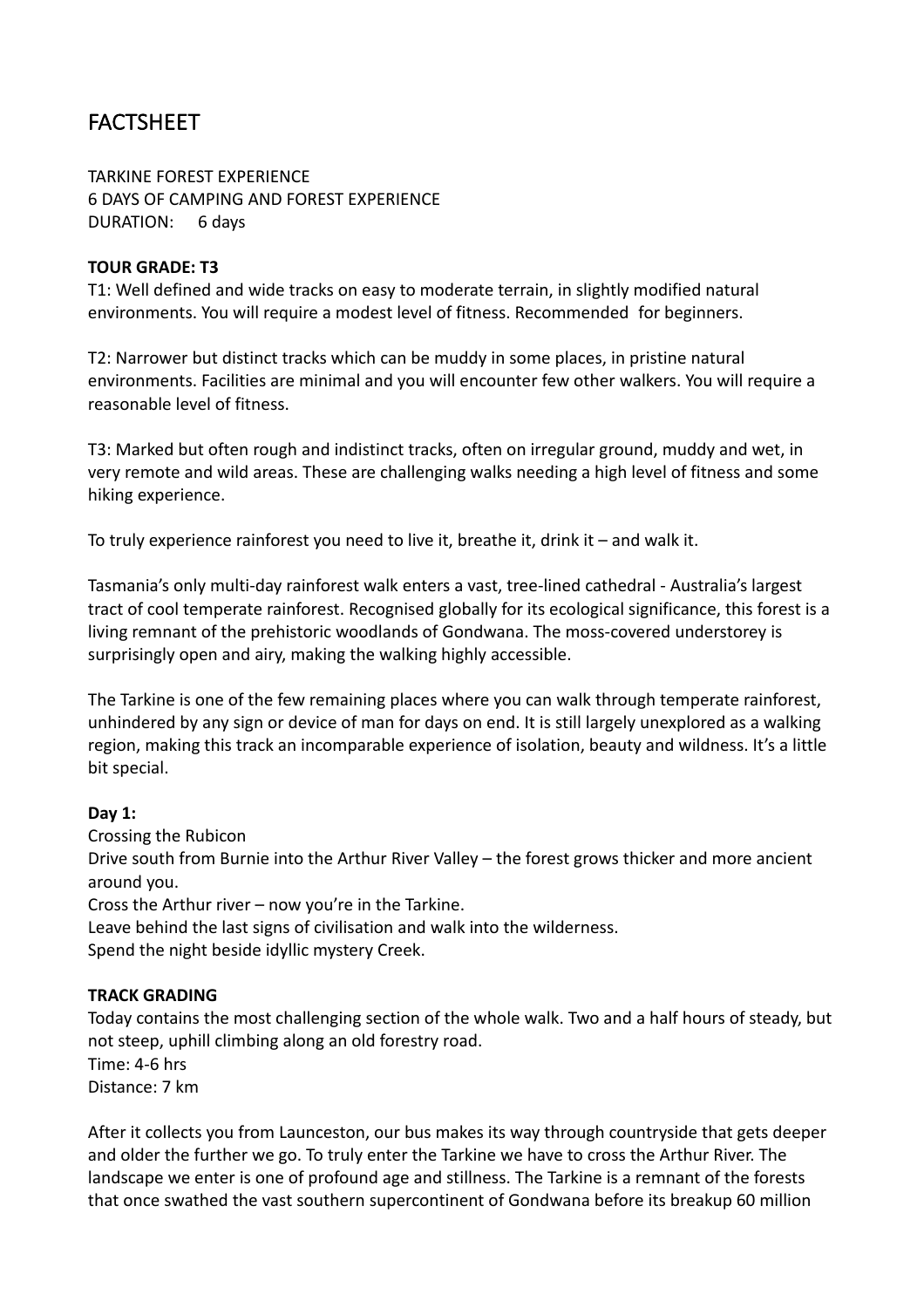years ago.

The major ascent of the day takes around two and a half hours. This is the toughest uphill climb of the whole trip. But it is slow and steady and the old forester's road is easy to negotiate. From this road we join a small trail and here evidence of the modern world disappears amongst the mosscovered myrtle and sassafras trees.

Our first camp is set beside the photogenic Mystery Creek.

#### **Day 2**:

Walking Beneath Giants

Awake to your favourite morning beverage (you could get used to this) and a hearty breakfast on the riverbank.

Reach the Tarkine's rainforest plateau and the largest patch of cool temperate rainforest left in the southern hemisphere.

Encounter the first of the giant stringybark trees that watch over the forest and the largest myrtle tree we've ever found.

Walk through the octopus' garden, the first of many ancient myrtle groves.

"Ascending to the plateau has us leave the Eucalyptus behind and into pure rainforest. It's a line in the sand that symbolises the battle between rainforest and fire tolerant species, an incredible story, told by the landscape itself."

-Mark 'Darvis' Davis, TT founder and guide

#### **TRACK GRADING**

Today we finish our ascent to the plateau. The uphill sections are a moderate grade with two short sections of steep walking. After this we ascend gently to our night's camp. Time: 6 hrs Distance: 7 km

There is no better place or way to be woken than in the Tarkine with a steaming cup of your favourite brew. After breakfast we venture on. The forest structure changes and we encounter giant eucalypts. The Tarkine is home to some of the largest flowering trees on the planet - some of them are 80m tall and so thick that our entire group will be unable to link hands around their base. There is plenty of time today to take in these wonders of the natural world.

We complete our ascent to the fertile, volcanic plateau on which the vast rainforest flourishes.

Amazingly, this area has remained almost unknown to the outside world with many unexplored valleys and wild rivers. The day's highlight is the Octopus' Garden - an ancient grove of myrtle trees twisted and contorted by the weight of centuries. Two deformed giants stand guard at the entrance to this fairytale corner of the forest. Fungi of every colour protrude from the moss.

Tonight's camp is located on the edge of a forest ridge surrounded by myrtle trees, giant tree ferns and a carpet

of green mosses and lichens.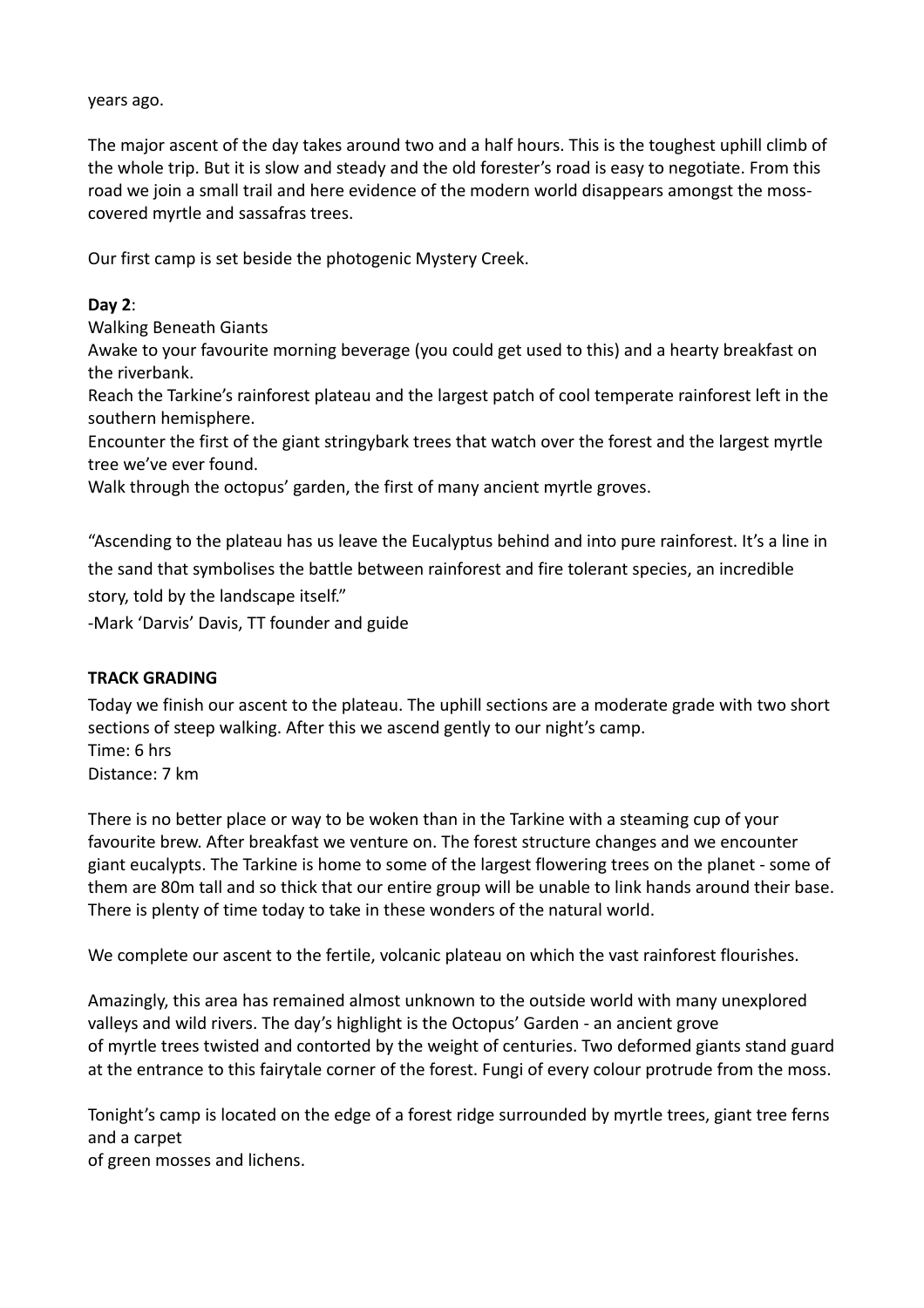## **Day 3:**

Secrets Revealed Three of the Tarkine's special places reveal themselves. An ever-changing and diverse range of vegetation. Night stroll to the glow worm grottos beneath of Tarkine Falls. The largest myrtle we've ever found.

#### TRACK GRADING

Today's walk gently climbs across the rainforest-clad plateau negotiating a number of shallow creeks with well designed track routes.

Time: 5 hrs

Distance: 8 km

One of the best things about walking in the Tarkine is the water. Mossy, filtered creeks criss-cross the forest floor making filling your water bottle a joy. The Tarkine's largest myrtle (as far as we know) towers above this part of the forest, drinking deeply from the surrounding streams.

Today uncovers three Tarkine secrets.

A glade of giant tree ferns. This 160 million-year-old species pre-dates even the ancient myrtles making it a visible and touchable link to our Gondwanan past.

The Shrine is a small waterfall that offers the opportunity for a refreshing drink and a bit of peaceful reflection.

Tarkine Falls. Before we stumbled upon this gem of the region, it had plummeted into its fern-lined trough unseen by white eyes for thousands of years. This is where we make our camp for the next two nights.

#### **Day 4:**

The Forest From Above Backpack free day! Views in every direction from Tarkine lookout. Hunting grounds of the endangered grey goshawk and wedge-tailed eagle.

#### **TRACK GRADING**

No rucksacks! Again the track gently climbs across the rainforest plateau before crossing Eastons creek and then ascending for 30 minutes to a buttongrass hill. Time: 5 hrs Distance: 9 km

Leaving backpacks at camp we take a diversion to Tarkine Lookout. The path traverses a number of pristine rainforest creeks, before hitting a solid wall of Bauera, Banksia and Tea Tree. This vegetation change marks the edge of a buttongrass island located in a sea of rainforest. It is a 30minute climb to Tarkine Lookout and a breathless, heady feeling to emerge from the rainforest after days of immersion.

From the summit of this buttongrass knoll you start to get an idea of the scale of the Tarkine as it spreads away from you to every horizon. To the north, we view the Arthur and Keith River valleys, to the east stretches the 18 000 hectare Savage River National Park, and to the south and west lies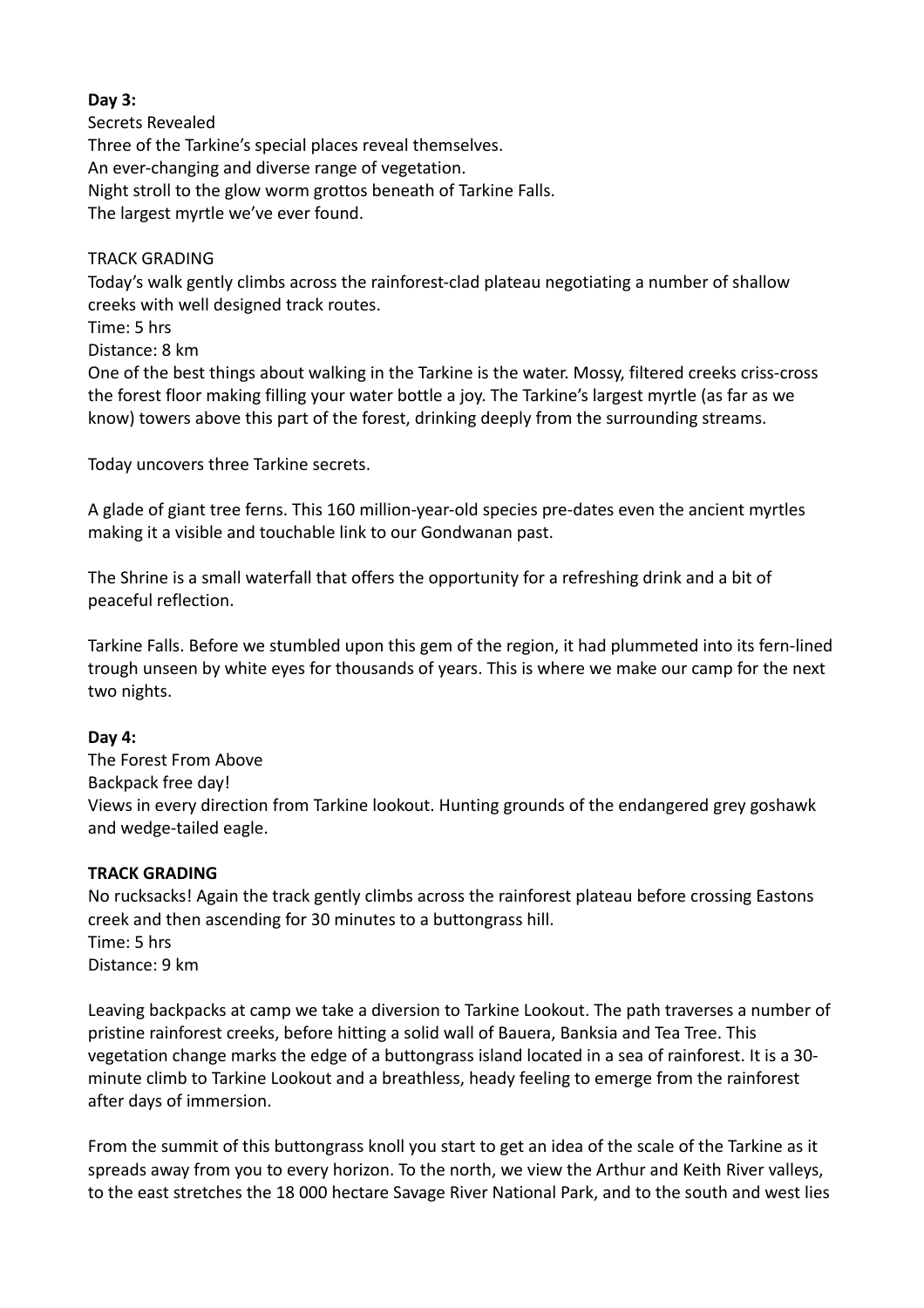the largest patch of temperate rainforest in the Southern Hemisphere. The endangered wedgetailed eagle and grey goshawk both inhabit the Tarkine and can regularly be seen from the Lookout hunting above the buttongrass. It's not a bad spot to have lunch.

# **Day 5:**

Heaven

Spotting for platypus and the giant freshwater crayfish in Eastons Creek. Heaven.

A short afternoon walk before setting up camp for the last time with views over the forest.

"I remember the first time I stumbled into Heaven like it was yesterday, the five of us were stunned by its remote and tranquil beauty. This is a place that requires quality time spent doing nothing, so that's what we do."

-Darvis, founder, guide and Tarkine pioneer

# **TRACK GRADING**

The track gently descends through the rainforest along the Banks of Eastons Creek. After lunch the route ascends out of the valley to camp. Time: 3 hrs

Distance: 6km

Today we follow Eastons Creek through deep myrtle and tree fern country. It's a gorgeous, peaceful walk with opportunities to see two of the Tarkine's most elusive, rare and unusual residents – the platypus and the giant freshwater crayfish.

After crossing the river several times we come across a gorgeous waterhole, suspended between a tumbling waterfall and a gentle cascade. Call it what you like, we call it Heaven. It is one of the most luxuriant rainforest landscapes on the walk. Lunch is served here whilst we relax and soak up the sun and, for the adventurous, you can take a dip in the pristine pool.

The afternoon is short, just a quick ascent to a ridgeline that looks back across the Easton Creek valley and spectacular Blue Peak. After setting up camp for the last time we have the opportunity to relax amongst the ferns collecting our thoughts and memories to take home.

# **Day 6:**

Farewell A beautiful example of cathedral-shaped callidendrous forest. Remote river crossings. A warm welcome back to 'reality'.

# **TRACK GRADING**

Today's walk climbs off the plateau before descending along old forestry roads into the river valleys of the Keith and Arthur Rivers. From here it is a relatively flat, easy walk to the picnic location and your bus journey home. Time: 4 hrs Distance: 6 km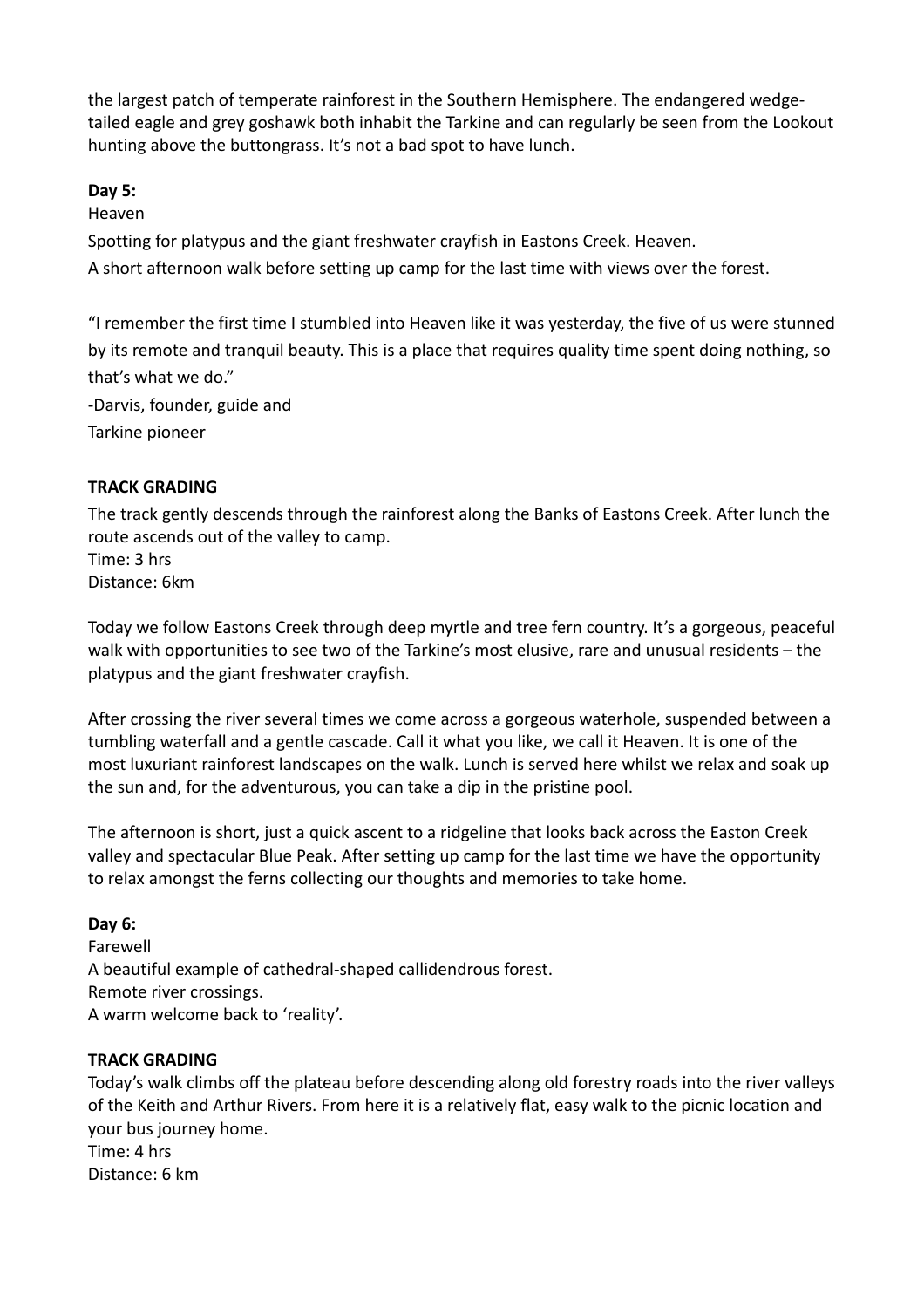It's a sad goodbye to the Tarkine. We start our day by wandering through an astounding open rainforest.

The myrtle trees here have grown so thick and so old that they have blocked almost all light from reaching the ground. This makes it difficult for smaller, younger plants to grow. The result is an echoing, open space beneath a vibrant, moving canopy. Nature's own Sistine Chapel.

We have great fun fording the Lyons and Arthur Rivers. The average depth for both crossings in summer is knee high water. Our guides will give clear instructions on how to cross safely.

And all of a sudden, amid the splashing of your final crossing, we leave the Tarkine behind. Your driver greets you with a cooked BBQ lunch and then we look back to the rainforest one last time before returning you to your life  $-$  intact but not unchanged.

# **OTHER INFORMATION & COMMON QUESTIONS TOUR INCLUSIONS**

(What we provide on a fully-guided overnight tour)

- waterproof hiking parka
- waterproof overpants fleece jacket (choice of 300- or 200- weight fleece)
- waterproof gloves
- gaiters
- two-person tent (shared) sleeping-bag (synthetic fill, rated to  $-5^{\circ}$ ) silk or fleece sleeping bag liner sleeping mat (choice of standard or lightweight long; or lightweight three quarter length)
- trekking towel
- inflatable pillow rucksack (male 75l, female 65l)
- waterproof pack liner lunches when on the bus to and from tour meals when on tour (prepared by our guides); beverages; snacks
- $\bullet$  plate, bowl and mug; cutlery
- stove and fuel (carried by guides)
- toilet paper; hand sanitiser (alcohol based)
- qualified and knowledgeable guides comprehensive first-aid kit (carried by guides) emergency communications - PLB (Personal Location Beacon) and/or satellite phone, carried by guides national park passes storage at BCT for your personal effects not required on tour
- free laundry facilities

# **TOUR EXCLUSIONS**

(What you need to bring on your tour)

• personal toiletries medication (include sunscreen, blister protection, insect repellent, analgesics) underwear (preferably synthetic)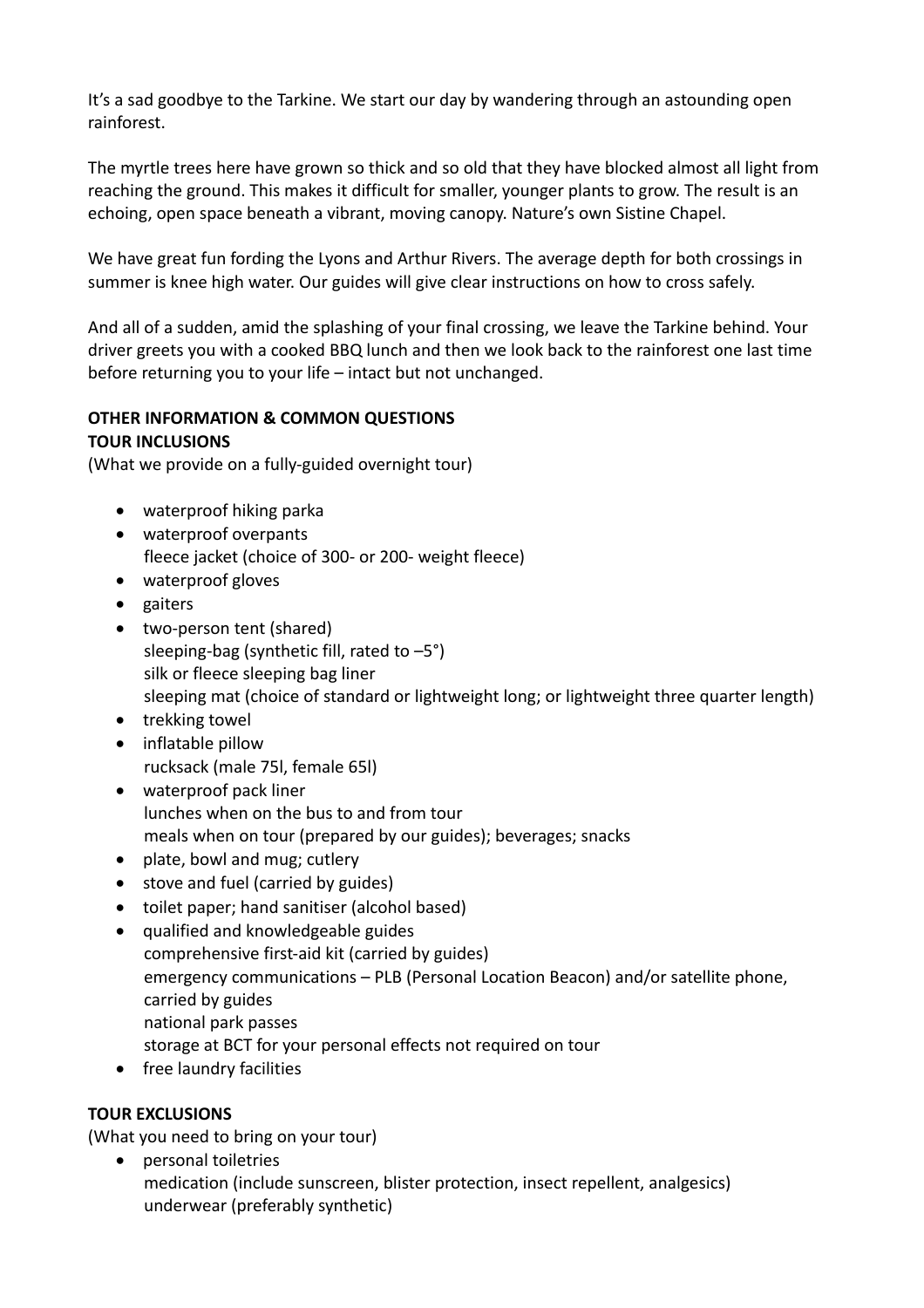- handkerchiefs
- $\bullet$  thermal top
- thermal longs (leggings) solid leather lace-up walking boots (well worn-in) woollen socks (three pairs, "Explorer" or equivalent) long-sleeved shirt (preferably synthetic) long pants (best with zip-off shorts, preferably synthetic)
- hat or beanie
- lightweight camera (optional) spare film and batteries (optional) lightweight head torch (optional) book/reading material -lightweight & slim (optional)
- bathers (optional) Trekking Sandals/Crocs/Sandshoes (for river crossings)

| Pick Up and Drop Off          |                        |                    |                                                         |                                                            |                                                      |                                                   |  |  |  |
|-------------------------------|------------------------|--------------------|---------------------------------------------------------|------------------------------------------------------------|------------------------------------------------------|---------------------------------------------------|--|--|--|
| Pick up /<br>drop off<br>city | Pick up<br>time        | Drop off<br>time   | Accommodati<br>on pick up /<br>drop off<br>instructions | Alternative<br>pick up $/$<br>drop off point               | Flying in?<br>Recommende<br>d arrival<br>times       | Flying out?<br>Recommende<br>d departure<br>times |  |  |  |
| Launceston                    | 8:00am<br>to<br>8:30am | 6:00 <sub>pm</sub> | City centre<br>only                                     | Launceston<br>Backpackers,<br>103 Canning<br><b>Street</b> | Prior to<br>7:30am on<br>the morning<br>of departure | No earlier<br>than 8:00pm                         |  |  |  |

# **NOTES**

- 1. always choose synthetic fabrics (which dry quickly if wet) rather than cotton or wool (which don't)
- 2. don't bring any superfluous gear we aim for the lightest possible load in your rucksack
- 3. let us know well beforehand if you have any special dietary needs (refer our Tour Booking Form)
- 4. you are welcome to use your own personal equipment, but call us if you doubt its suitability

# **ACCOMMODATION**

- Twin share quality bushwalking tent
- Single tents are used when there are uneven group members and we also provide single tents on request for single guests.

# **GROUP SIZE**

Maximum of 10 guests per group.

# **TRAVEL INSURANCE**

This is a personal preference however we recommend that you look into purchasing appropriate travel insurance whenever you travel.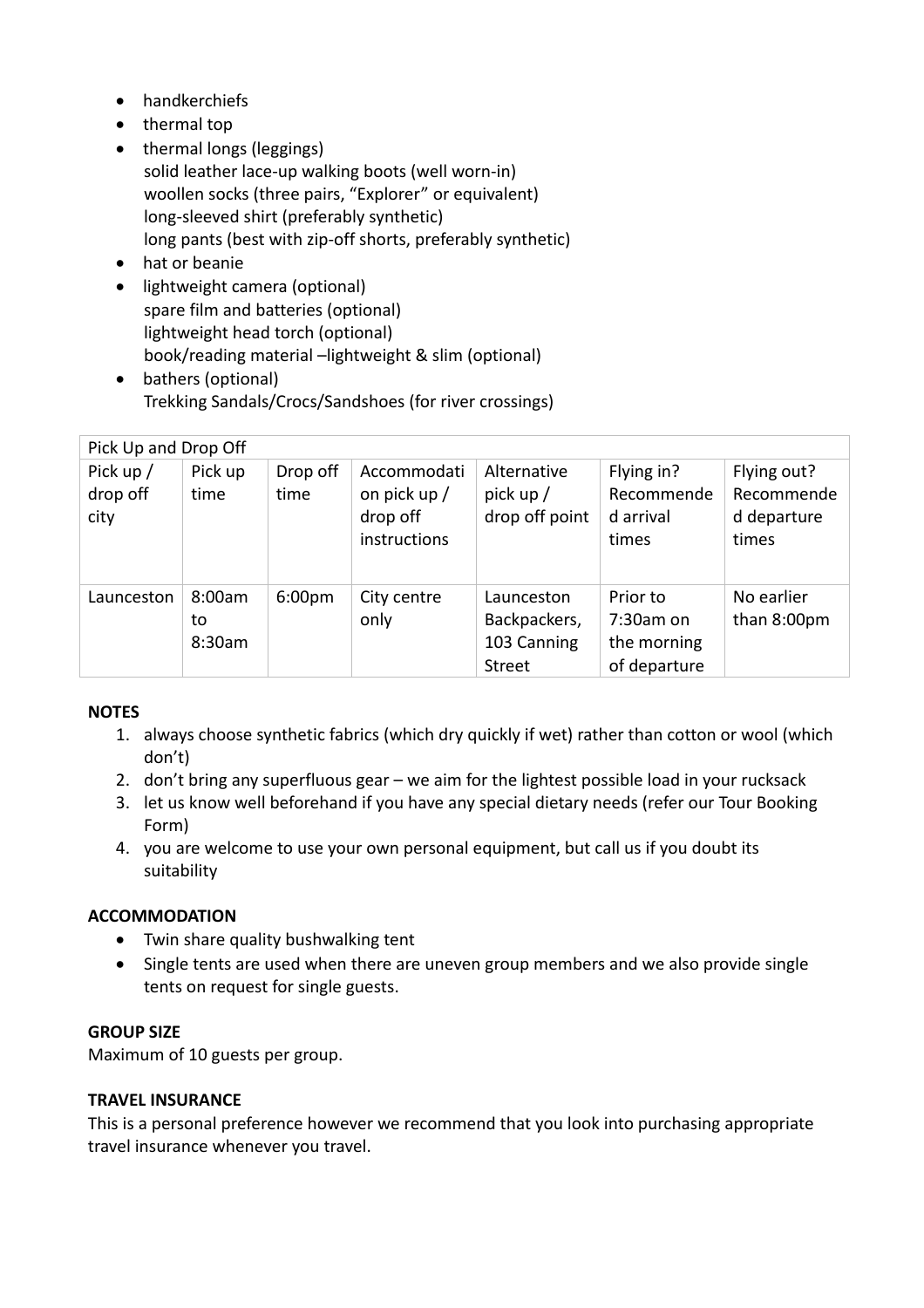## **YOUR HEALTH**

We reserve the right to request medical certificates from our guests to ensure your health and safety on our trips.

## **COMMON QUESTIONS**

1. Pack weight?

You'll start off with a pack that weighs 15-20kgs but it will get progressively lighter as the trip goes on! This includes a share of your food and tent (5-7kg).

2. Washing clothes?

There are no washing facilities on this trip; we recommend that you bring enough clothes to last the entire trip without needing to wash.

## 3. Amenities?

Pit toilets are used for the duration of the walk.

4. Mobile phone reception?

There are no reliable spots for mobile phone reception on this track. What a great way to escape the mobile for a few days! We ask that you leave your mobile with any luggage that you leave with our driver.

## **TRACK GRADING**

- The trail has been created and tagged by our expert team of track workers and is located in a very remote and wild area.
- The trail winds its way through mostly open rainforest and the ground is soft and bouncy underfoot.
- There are very few sections of mud and these sections are no deeper than a walking boot.
- There are many small creek crossings, some of which require solid sandals with straps to ensure you do not get wet boots.
- The bulk of the walk is on a forest plateau that has small but regular undulating hills. The ascent to the plateau occurs on days one and two. The ascent is gradual for the most part with a few steep slippery sections.
- The final day's walk is when we negotiate the river crossings and the walk ends on an old forestry trail. There are two river crossings, the Keith and the Arthur, which require sandals and will be safely coordinated by your guides. During the summer months, the river crossings are neither deep nor dangerous and can be safely negotiated under the watchful eye of your guides.
- To make sure you are at your fighting weight, we highly recommend you participate in a pre-trip training program. Please contact our office for details.

#### **TRACK GRADING SYSTEM**

We grade this tour according to your experience and fitness level. Please read the itinerary and then pick the category that most suits your experience and fitness level. Please bear in mind that these are simply guidelines. We welcome a call and we can guide you through the itinerary.

We strongly suggest all guests participate in our pre-trip training program. It offers a valuable support to help lift your confidence, strength and fitness. Besides, being fit makes you feel good, so any excuse!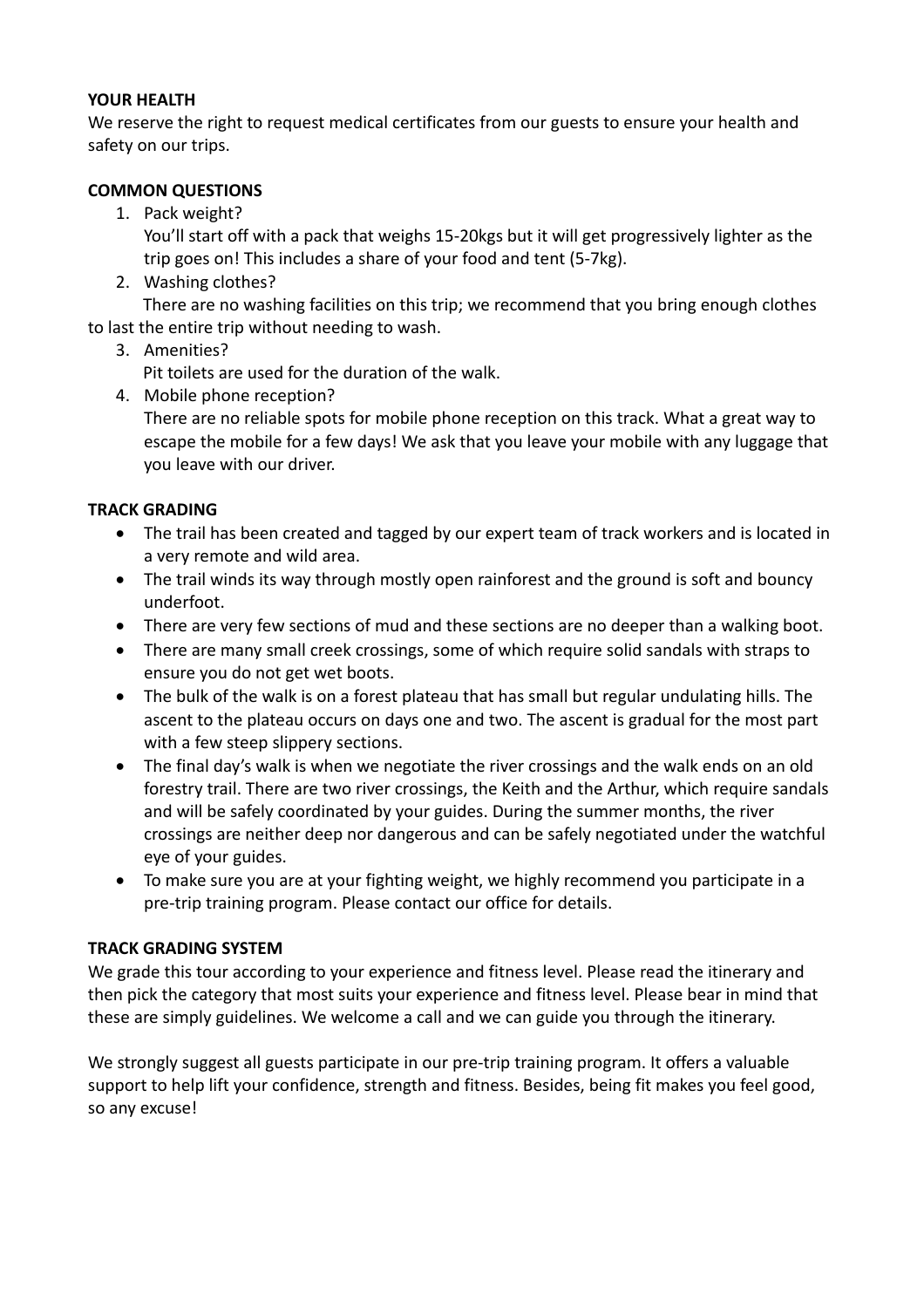#### **TASMANIA – GENERAL INFORMATION**

#### **TASMANIA'S NATIONAL PARKS AND RESERVES**

With over eighteen national parks and a further thirteen reserves and conservation areas readily accessible from Hobart, Tasmania is a bushwalker's paradise.

In fact, over 30% of Tasmania's landmass is protected in these parks and reserves for bushwalkers and visitors to enjoy. Although there is a concentration in the World Heritage Area (a staggering 20% of Tasmania's landmass that also includes the Overland and South Coast Tracks), parks and reserves can be found throughout all regions of Tasmania and provide a large variety of unique nature experiences.

Tasmania's climatic history and topography have sculpted the landscape over time to create a great variety of landforms and environments including: spectacular fluted dolerite coastal cliff formations on the east and south; dry sclerophyll and wet temperate rain forests in the east and south west (containing the tallest hardwood forests on Earth with many trees reaching nearly 100 metres); alpine moorlands in the high and rugged mountain areas with "ice-chewed" remnants from past glaciations; and bleak wind-scoured button-grass plains in the remote far south west.

## **TASMANIA'S GEOLOGY**

Tasmania is a geologist's dream island  $-$  it represents a rich panorama of evolutionary landforms dating back to over one billion years ago; including some of the oldest Pre-Cambrian and Cambrian rocks in the southwest (greater than 500 million years ago) to the more recent Jurassic period (165 million years ago). The break-up of Gondwana enriched this panorama when it triggered massive dolerite intrusions over much of the island. (Dolerite is a dark-coloured igneous rock which defines much of Tasmania and is especially notable in its national parks and reserves). Visitors can also experience some of Australia's biggest and deepest limestone caves, some of which held particular significance for Tasmania's Aborigines, such as the Marakoopa caves.

Since these events, these landforms have been dramatically modified by erosion and glaciation, with the last of three glaciations finishing approximately 12,000 years ago. The legacy of glaciated landforms is pervasive and dramatic: U-shaped valleys; tarns and highland lakes dammed by terminal moraines; deep cirques gouged from mountain sides; boulder "streams" of ice-shattered dolerite blocks; erratic boulders deposited far from their origins by glacier movement; and "iceplucked" mountain profiles (Frenchmans Cap).

Erosion and glaciation, together with natural earth movements, have shaped the current topography and contributed to the variety of soils and environments that provide such a rich source of the earth's evolutionary history. On our tours you can take the time to explore, absorb and wonder at this dramatic panoramic paradise!

#### **TASMANIA'S FAUNA**

Tasmania's isolation, diverse terrain and climate have allowed many species that did not survive on the mainland to thrive in this unique island environment. Some even hark back to the supercontinent, Gondwana, including the burrowing freshwater crayfish (virtually unchanged for the last 200 million years, and are still found today in alpine tarns and creeks in the south west). Tasmania also boasts the largest marsupial carnivores in the world such as the famous (now endangered) Tasmanian Devil, the lesser known spotted and eastern quolls, and the now extinct Tasmanian Tiger. The island has also seen the arrival of Asian invaders some millions of years ago, such as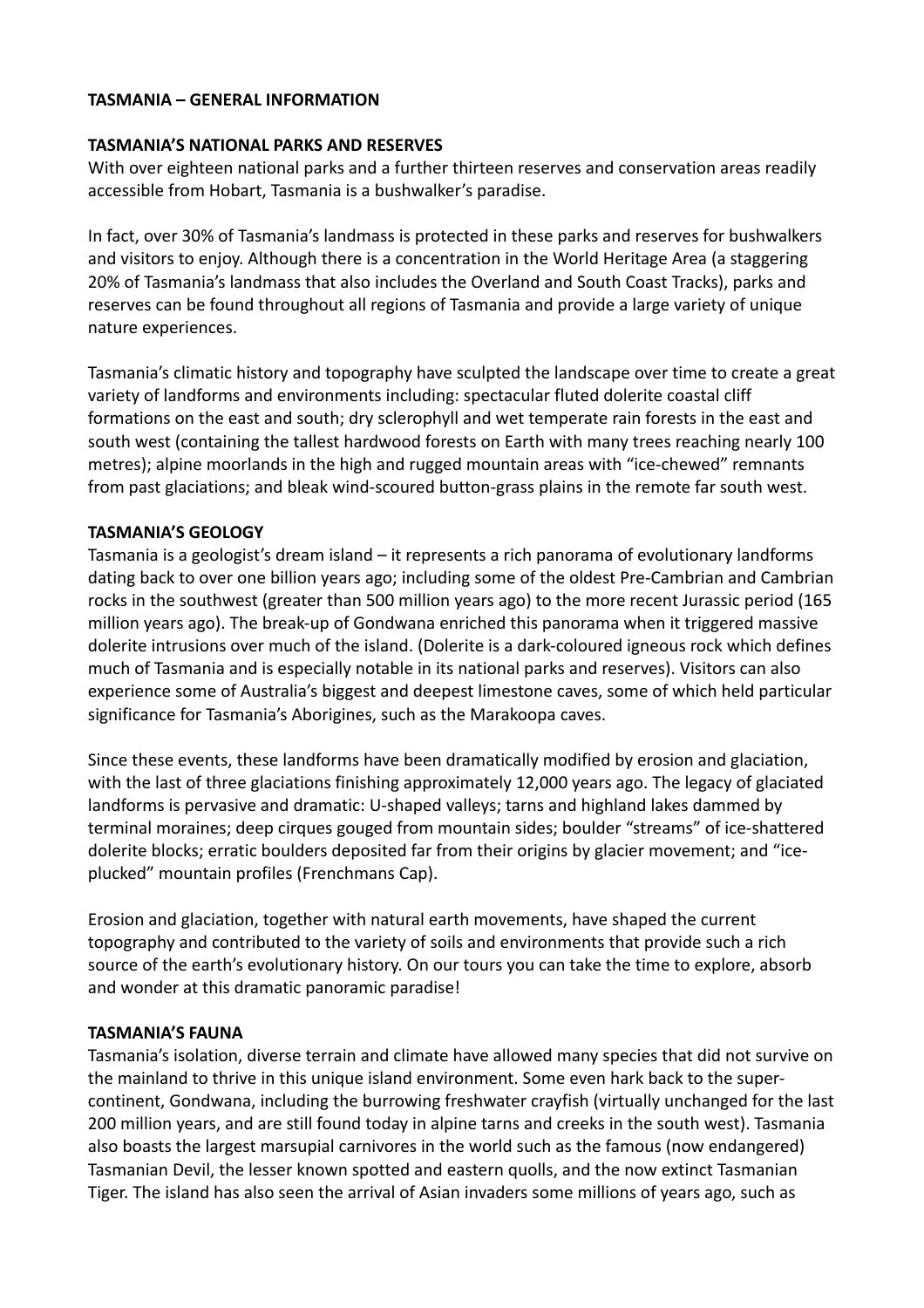rodents and bats who have now adapted to Tasmania's special environment.

# **TASMANIA'S FLORA**

Despite Tasmania's relatively small land mass of approximately 64,000 km2, it has a bountiful range of over 2,000 native and introduced flowering plant species, of which over 200 are endemic to the State. Tasmania's mountainous landscapes, with over sixty peaks higher than 900m, generate marked differences in rainfall and humidity from west to east creating a great variety of microclimates and diverse soil types, which provide niches for a huge range of plant species. Weathered and faulted rock surfaces, sculpted by past glaciers and eroded by heavy rains, also contribute to the range of soil types and plant environments supporting the variety of species. The World Conservation Union has officially recognised this rich mosaic of vegetation in these regions as an International Centre for Plant Diversity. Few regions in Australia, and indeed the world, offer so much in such a compact and accessible area  $-$  come and explore it with us!

## **TASMANIA'S WEATHER**

Tasmania lies between latitudes of 40° and 43° south of the equator. However, despite this southerly location it enjoys a temperate and relatively mild climate, especially when compared with northern hemisphere countries that share similar latitudes. This is mainly due to Tasmania's weather extremes being moderated by the surrounding sea, which is no further than 115 km from any point on the island.

The major weather influences are the "Roaring Forties" (the prevailing westerly winds) generating high winds and heavy rainfall on the west and northwest coast, and low-pressure systems (which regularly encircle the globe at these southerly latitudes) creating rapid falls in temperature. These low-pressure systems are generally short-lived, only serving to briefly punctuate Tasmania's delightfully fresh, clean and invigorating climate. In midsummer daylight lasts for about 15 hours, and about nine in winter. Snow can occur any time during the year in alpine areas (with the heaviest snowfalls in July and August), but there is no permanent snowline.

Tasmania's temperatures range from occasional very hot days in summer to some bitterly cold nights in winter, although typically the weather is extremely pleasant. The table below shows examples of the temperature ranges for the areas we walk in:

Despite the extremes, Tasmania is renowned for having some of the most agreeable conditions in Australia for bushwalking and enjoying the great outdoors, with the "cleanest" air on the planet. Enjoy it with us!

|          | Average Temperature Ranges             |                       |                                 |               |  |  |  |  |
|----------|----------------------------------------|-----------------------|---------------------------------|---------------|--|--|--|--|
| Region   |                                        |                       |                                 |               |  |  |  |  |
|          | Summer                                 |                       | Winter                          |               |  |  |  |  |
|          | Maximum                                | <b>Minimum</b>        | Maximum                         | Minimum       |  |  |  |  |
| Coastal  | $18\frac{6}{5}$ c – 23 $\frac{6}{5}$ c | $0^{\circ}$ c – 15° c | $9^{\circ}$ c – 14 $^{\circ}$ c | $49c - 69c$   |  |  |  |  |
| Highland | 17ºc – 19ºc                            | $52c - 82c$           | $69c - 79c$                     | $-29c - +29c$ |  |  |  |  |

Let us share our love of the extraordinary diversity of Tasmania's unique wilderness areas with you

Give us a call on 1300 882 293 and we'll gladly discuss your needs and interests. Together we'll work out an exciting walking experience that is designed especially for you.